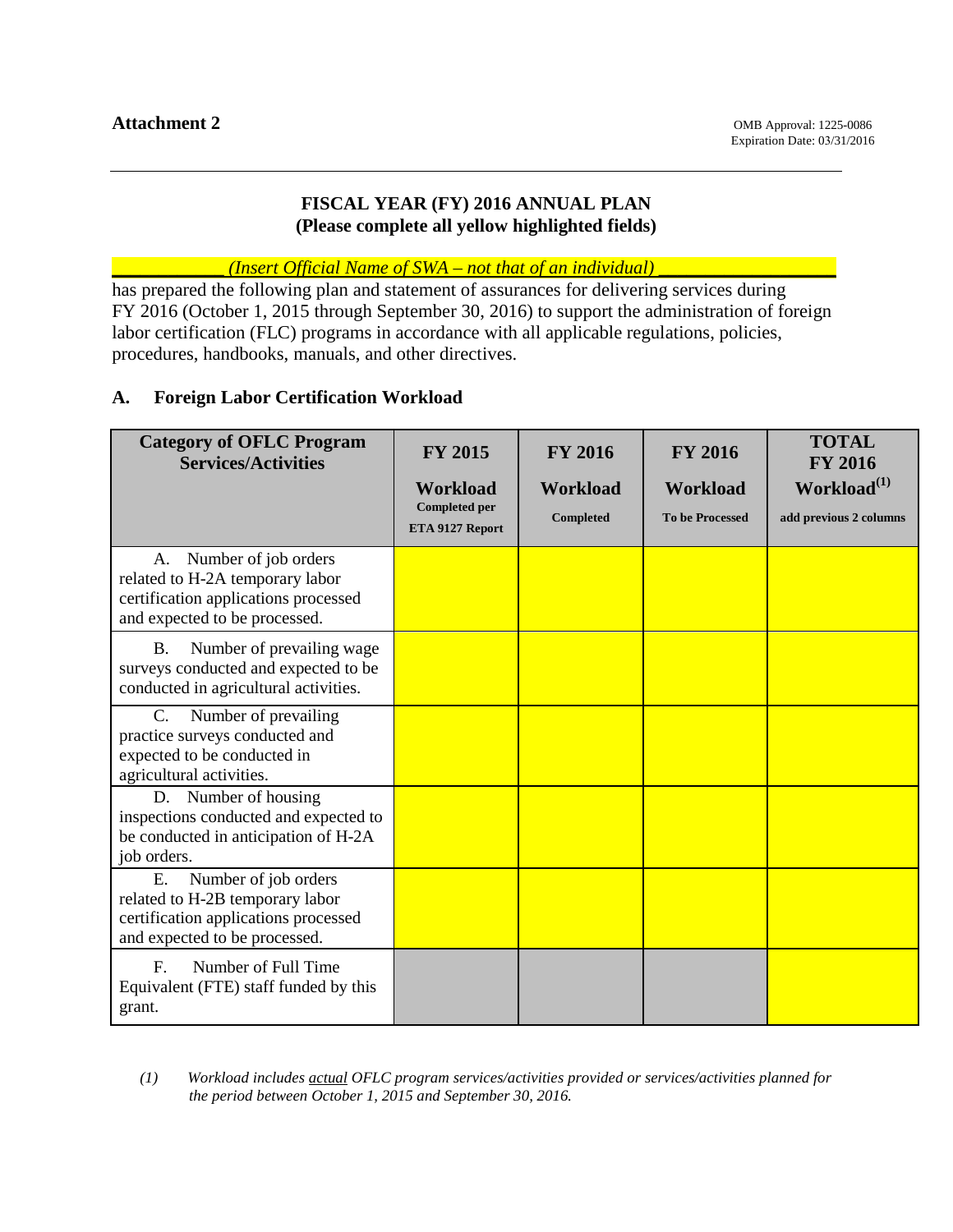### **B. H-2B Temporary Nonagricultural Program Activities**

The SWA agrees to carry out all State activities in support of the Secretary's responsibilities under 8 U.S.C.  $1101(a)(15)(H)(ii)(b)$  and 20 CFR 655 Subpart A to certify, upon application by a U.S. employer intending to petition the Department of Homeland Security (DHS) to admit H–2B workers, that 1) there are not enough able and qualified U.S. workers available for the position(s) to be filled and 2) the employment of the foreign worker(s) will not adversely affect the wages and working conditions of similarly employed U.S. workers. This section of the plan describes how the SWA will receive job orders to be placed in connection with future H-2B applications, process job orders in compliance with all applicable regulatory requirements, and manage referrals of qualified U.S. workers to the job opportunity.

1. Description of the process by which employers, desiring to hire foreign workers in temporary nonagricultural employment, can submit a job order to the SWA (i.e., selfservice or staff-assisted) and how the employer identifies it as a job order placed in connection with a future application for H-2B workers. Where employers use selfservices to submit job orders, a description of how the SWA identifies H-2B related job orders through a labor exchange system management report or other automated mechanism(s).

*[SWA narrative inserted here]* 

2. A detailed step-by-step explanation of the process by which the SWA reviews job orders placed in connection with a future application for H-2B workers. Such a description should include the standard of review or criteria used to evaluate job order language, process for communicating deficiencies and/or notifying employers that the job order is acceptable, and the expected timeframes for conducting reviews of employer job orders. Include any relevant documentation (e.g. job order review worksheet, standard operating procedure, process flow map) on the SWA job order review process. Where employers use self-service to submit job orders, provide an explanation of the post-submission automated process used by the labor exchange system to review and post job orders.

Important Note: In circumstances where the SWA has determined that a job order filed in connection with a future application for H-2B workers must be open for longer than 10 calendar days, a description of the SWA's policies or procedures for handling such job orders must be included.

*[SWA narrative inserted here]* 

3. Description of the process by which the SWA, upon receipt of a nonagricultural job order covering multiple states (e.g., multiple states within the same area of intended employment, itinerant jobs in tree planting, reforestation, utility right-of-way spraying,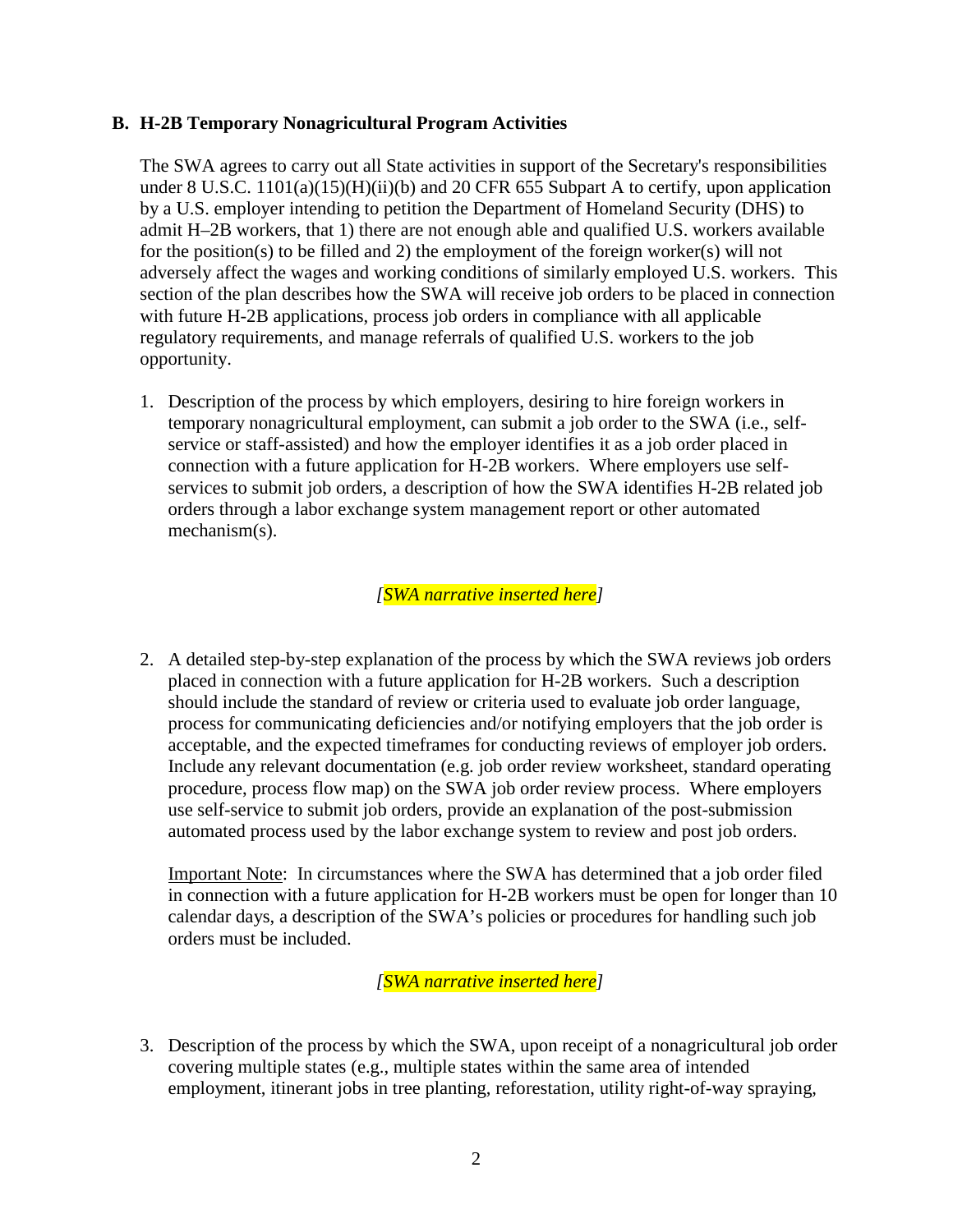outdoor entertainment), promptly transmits, on behalf of the employer, a copy of the job order to interstate clearance.

*[SWA narrative inserted here]* 

4. Description of how the SWA will refer qualified U.S. workers to the job opportunity, particularly those requiring interstate referral, and maintain records of referrals in the event that such records are requested by the OFLC Certifying Officer in support of a final determination on a pending H-2B application or audit examination of a certified H-2B application. Please note: The response to this question should include 1) the process by which the SWA will refer workers in its state to jobs they would like to apply for in other states and 2) the process by which applicants in other states may be referred to Job Orders within your state.

*[SWA narrative inserted here]* 

# **C. H-2A Temporary Agricultural Program Activities**

The SWA agrees to carry out all activities in support of the Secretary's responsibilities under 8 U.S.C. 1101(a)(15)(H)(ii)(a) and 1188 and 20 CFR Part 655, subpart B, to certify, upon application by a U.S. employer intending to petition the Department of Homeland Security to admit H-2A workers, that 1) there are not enough able and qualified U.S. workers available for the position(s) to be filled, and 2) the employment of the foreign worker(s) will not adversely affect the wages and working conditions of similarly-employed U.S. workers.

This section of the plan describes how the SWA will conduct agricultural surveys of prevailing wages, prevailing practices, and normal and accepted requirements. It also includes standards applicable to SWA-conducted housing inspections.

a. Schedule of the agricultural **prevailing wage** surveys (including logging activities) the SWA plans to conduct during the performance period of the grant in accordance with ETA Handbook No. 385, including anticipated survey timeframes by area (e.g., statewide, regional), crops or other agricultural activities/commodities, and approximately when wage results are expected to be transmitted to the OFLC National Office (via the Forms ETA-232 and ETA-232A for review. The SWA's schedule of surveys may be based upon current and historical agricultural job order activities or other information about major crops/commodities within the state's agricultural sector.

Important Note: Consistent with the ETA Handbook No. 385, the SWA should prioritize its limited resources on conducting wage surveys in the major crops or other agricultural activities/commodities where seasonal H-2A workers are regularly employed and, where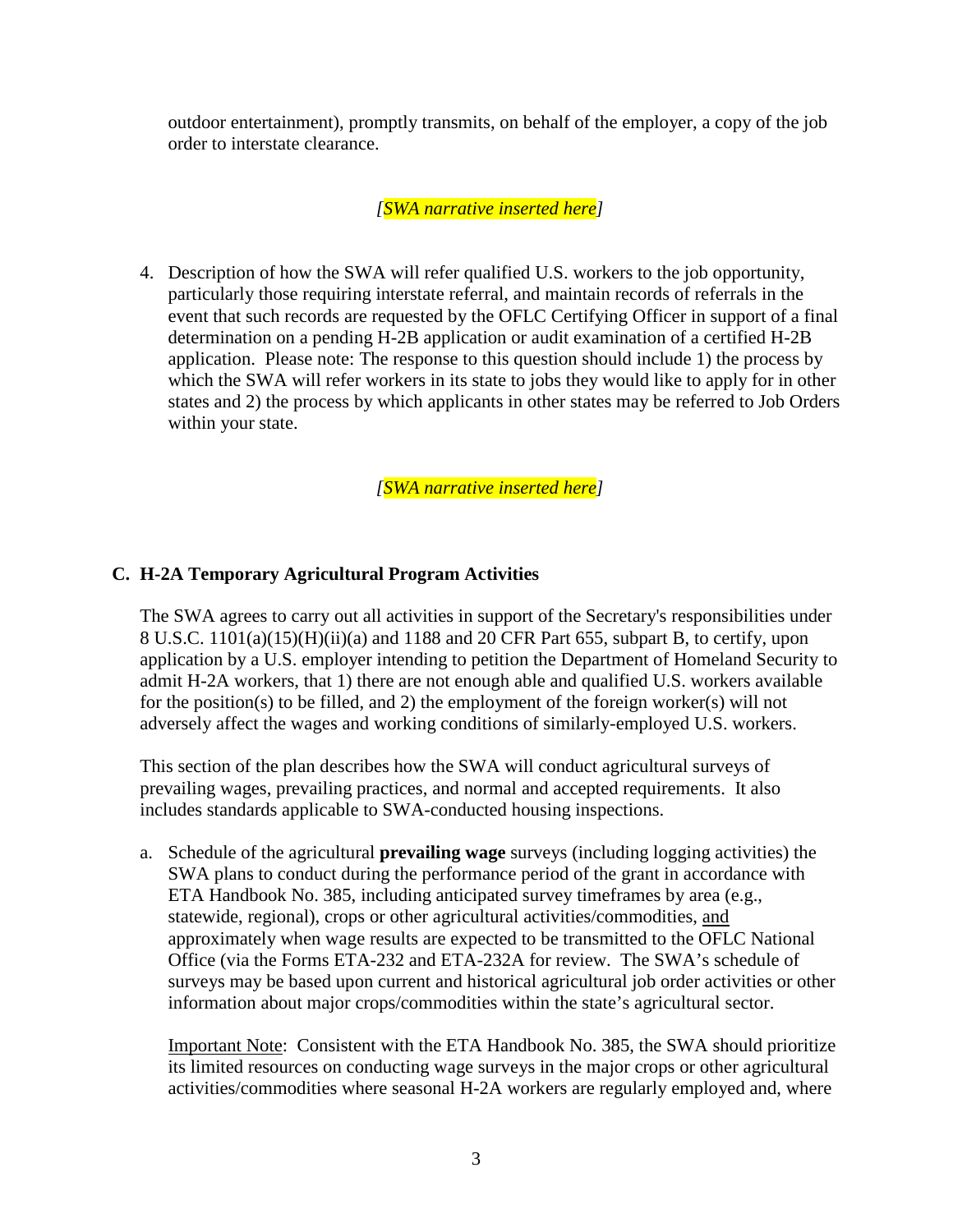practicable, at a broader wage reporting area (e.g., statewide) that will yield statistically valid wage findings from year to year, particularly those agricultural activities paying workers on a piece rate basis. Sub-State reporting areas are acceptable as long as substantial dissimilarities in crop or related conditions within parts of the State exist.

*[SWA schedule of wage surveys inserted here and, if necessary, include attachments]* 

b. Schedule of the agricultural **prevailing practice** and **normal and accepted requirement** surveys (including logging activities) the SWA plans to conduct during the performance period of the grant in accordance with ETA Handbook No. 398, including anticipated survey timeframes by area (e.g., statewide, regional) and crops or other agricultural activities/commodities, and approximately when employment practice results are expected to be transmitted to the OFLC Chicago National Processing Center (NPC) for review.

*[SWA schedule of employment practice surveys inserted here and, if necessary, include attachments]* 

The SWA agrees to submit all completed prevailing practice and normal and accepted requirement surveys promptly to the OFLC Chicago NPC either electronically at [H2ASWA.Chicago@dol.gov](mailto:H2ASWA.Chicago@dol.gov) or by mail to the following address:

 U.S. Department of Labor Employment and Training Administration Office of Foreign Labor Certification Chicago National Processing Center 11 West Quincy Court Chicago, IL 60604-2105 Attn: H-2A Prevailing Practice Surveys

c. In accordance with 20 CFR 655.122(d) and as a condition of issuing a temporary labor certification, SWAs must schedule and conduct **pre-occupancy inspections of housing** to be furnished to U.S. and H-2A workers who are not reasonably able to return to their place of residence the same day. Except in circumstances where the Department of Labor has promulgated special procedures, all employer-provided housing must, at a minimum, meet the full set of U.S. Department of Labor Occupational Safety and Health Administration standards at 29 CFR 1910.142 or the full set of standards at 20 CFR 654.404-654.417, whichever are applicable under 20 CFR 654.401. To the extent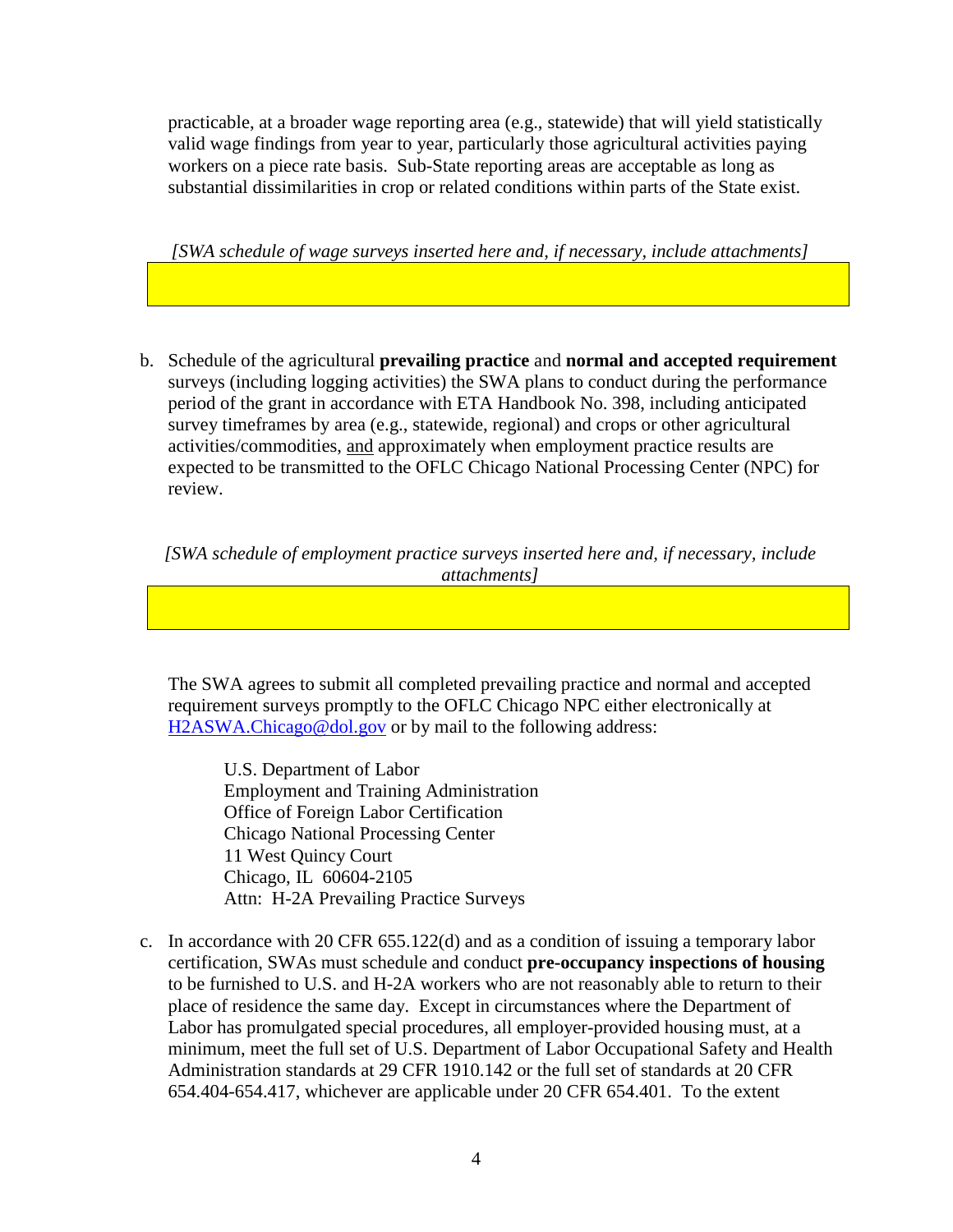practicable, the SWA will plan to schedule housing inspections before the filing of the agricultural clearance order for those employers who regularly use the H-2A Program.

In order to ensure compliance with the Migrant Seasonal Worker Protection Act, the SWA must also provide a copy of the approved housing inspection to the employer or its authorized representative.

To the extent the SWA will use alternative methods for conducting pre-occupancy housing inspections, such as through contracts, memoranda of understanding, or other cooperative agreements with State or local organizations, please include a short description of these arrangements. Additionally, where the employer is offering rental (e.g., hotels or motels) or other public accommodations to workers and the SWA requires from the employer proof that such housing is in compliance with State or local law or regulation, the SWA must provide a copy of this State or local law or regulation. Lastly, SWAs involved in the mobile housing inspections associated with open range production of livestock applications processed under special procedures must maintain and make available to the Chicago NPC the three (3) year housing inspection schedules which allow employers to self-certify their mobile and fixed-site housing.

In accordance with instructions contained in the Notice of Acceptance issued by the NPC Certifying Officer, you must provide results of housing inspections so that a final temporary labor certification determination can be issued to the employer. The preferred method for supplying this information is by e-mail to  $h2a$ . application @dol.gov. If it is not possible to transmit this information by e-mail, the SWA may send it by fax to (312) 353-3352 or by U.S. Mail to:

U.S. Department of Labor Employment and Training Administration Office of Foreign Labor Certification Chicago National Processing Center 11 West Quincy Court Chicago, IL 60604-2105

*[SWA narrative inserted here for alternative housing inspection methods and, if necessary, including attachments of the most current 3-year inspection schedule for mobile housing and State or local law or regulation governing the inspection of rental or other public accommodation housing]*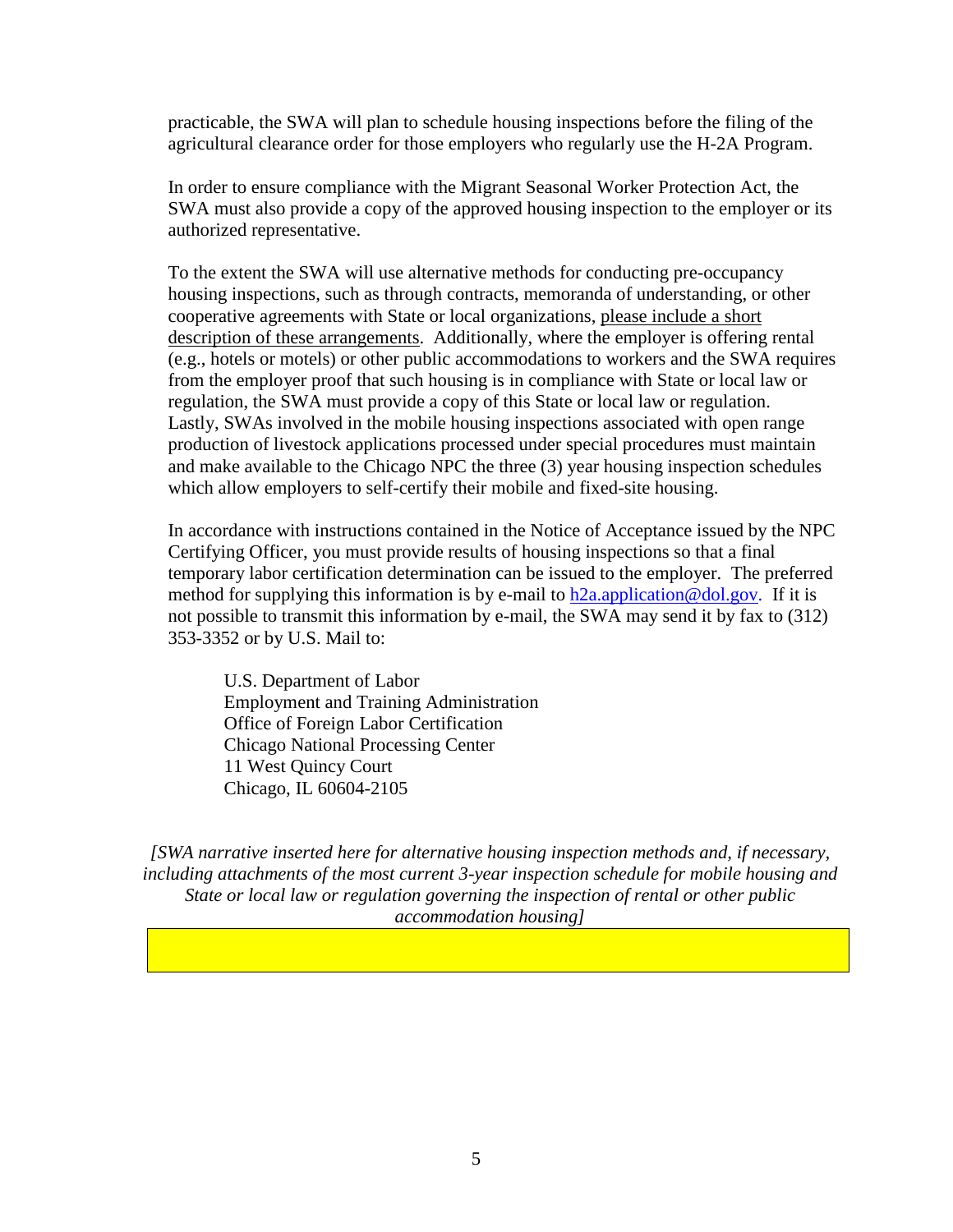# **D. Cost of H-2A and H-2B Temporary Labor Certification Activities**

Please base the information supplied in the table below on available prior fiscal year expenditure data to estimate the cost of conducting State activities under the H-2A and H-2B temporary labor certification programs. Please complete all yellow highlighted areas.

| <b>Activity</b>                                                                        | <b>Total</b><br><b>Number</b> | <b>Total</b><br>Cost | Average<br>$Cost^{(5)}$ |
|----------------------------------------------------------------------------------------|-------------------------------|----------------------|-------------------------|
| H-2A Housing Inspections <sup><math>(1)</math></sup>                                   |                               |                      |                         |
| H-2A Prevailing Wage Surveys <sup>(2)</sup>                                            |                               |                      |                         |
| H-2A Prevailing Practice and Normal and<br>Accepted Requirement Surveys <sup>(2)</sup> |                               |                      |                         |
| H-2A Job Orders Processed <sup>(3)</sup>                                               |                               |                      |                         |
| Total Cost of H-2A Activities <sup>(4)</sup>                                           |                               |                      |                         |
| Staff Assisted H-2B Job Orders <sup>(6)</sup>                                          |                               |                      |                         |
| Total Cost of H-2A and H-2B Activities <sup>(7)</sup>                                  |                               |                      |                         |

## **Costing Sheet (Including Logging)**

(1) H-2A Housing Inspections:

Include in the total cost estimate: travel time, inspection time, travel mileage, and completion of paperwork. Include all housing inspections started during the prior fiscal year regardless of the final completion date.

• If housing inspections are done by another organization, estimate the cost that the H-2A portion adds to their total cost and include this amount in the table.

(2) H-2A Prevailing Wage/Practice and Normal and Accepted Requirement Surveys:

- Include in the total cost estimate the development of the survey instrument, postage, collection of responses, collation of information, and publication of results.
- Include all surveys started during the prior fiscal year regardless of the final completion date.
- (3) H-2A Job Orders Processed:
	- Include in the total cost estimate the creation and maintenance of files, taking into account the cost associated with receiving and reviewing applications, referring applicants, and releasing orders into inter/intra-state job system.

(4) Total Cost of H-2A Activities:

• Total Cost of Housing Inspections plus Total Cost of Prevailing Wage/Practice Surveys plus Total Cost of Job Orders Processed.

(5) Average Cost:

• Total Cost of activity/Total Number of activity.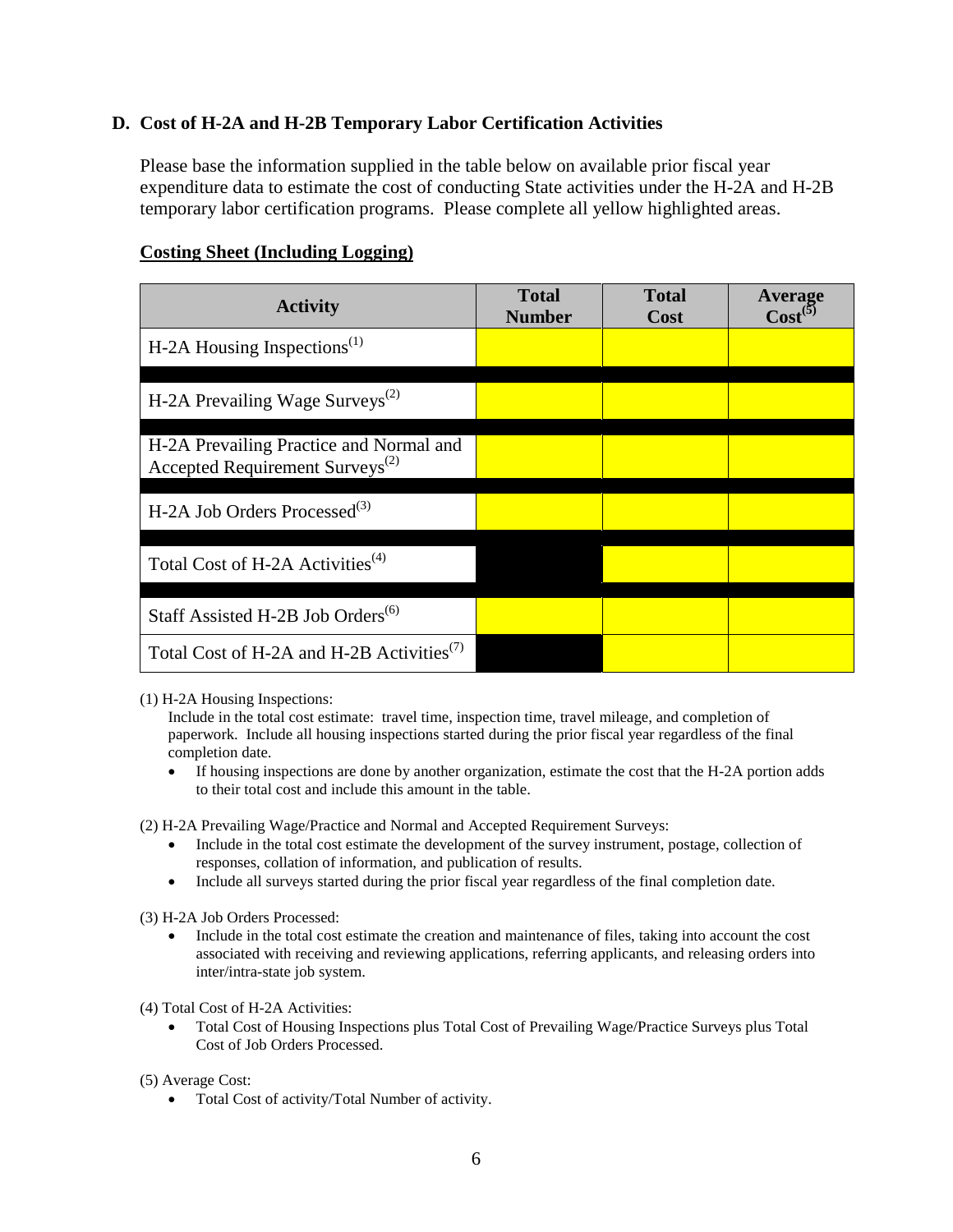- (6) Staff Assisted H-2B Job Orders:
	- Total number of job orders.
- (7) Total Cost of H-2A and H-2B Activities
	- Add cost of all activities

## **E. Permanent Labor Certification Activities**

The SWAs are expected to perform labor exchange activities necessary to support the recruitment of U.S. workers under the permanent labor certification program. Such labor exchange activities include placing job orders serving the area of intended employment and receiving referrals of qualified applicants for consideration. Please note that these activities are covered by existing Wagner-Peyser formula grants and not by the FLC grants that are the subject of this Training and Employment Guidance Letter.

# **F. Grantee Contact Information**

#### **H-2A Program Point-of-Contact**

| Last name                              | First name   |             |
|----------------------------------------|--------------|-------------|
|                                        |              |             |
| Job title                              |              |             |
| <b>Address</b>                         |              |             |
|                                        |              |             |
| City                                   | <b>State</b> | Postal code |
|                                        |              |             |
| Telephone number (including extension) | Fax number   |             |
|                                        |              |             |
| E-mail address                         |              |             |
|                                        |              |             |